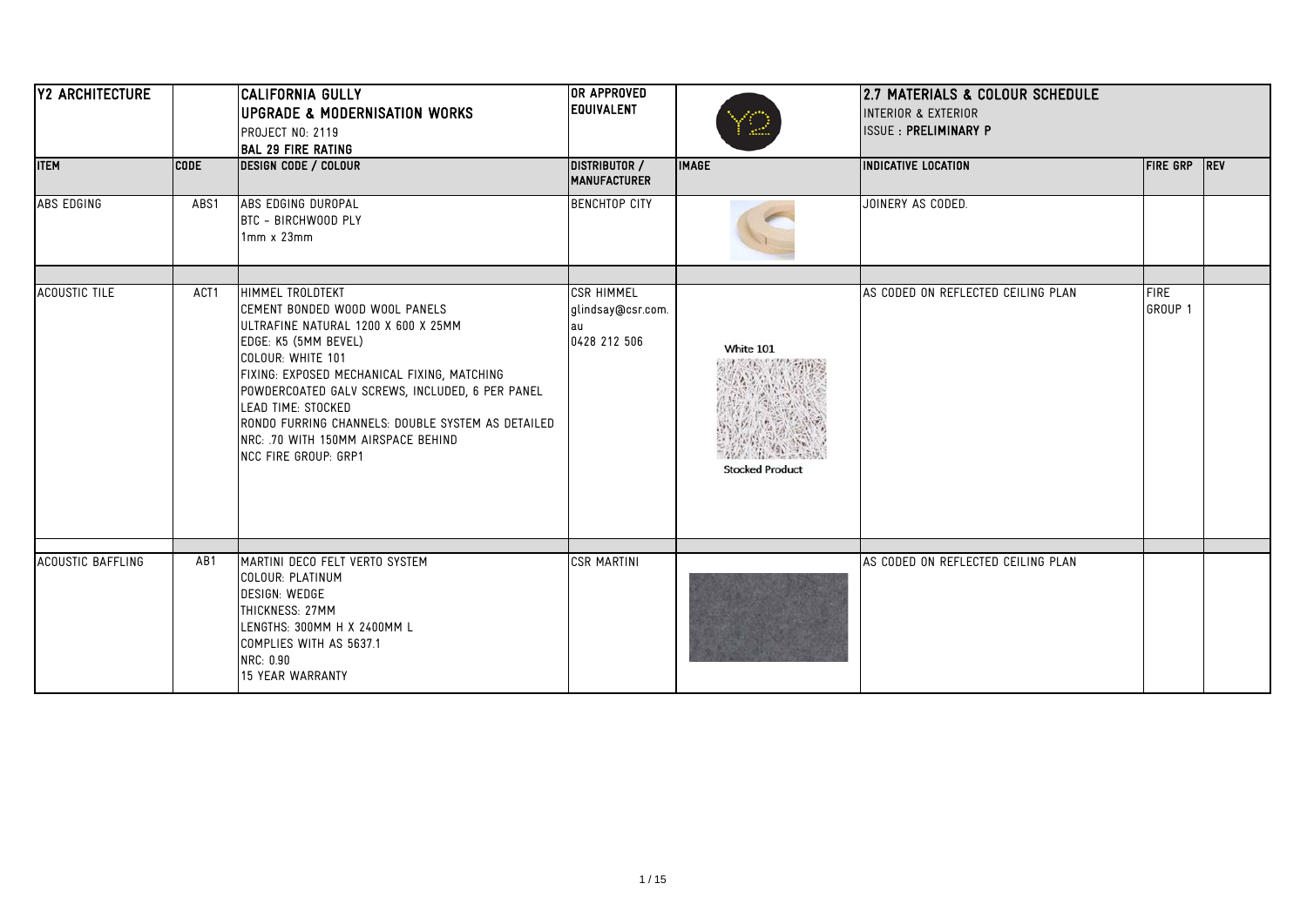| <b>Y2 ARCHITECTURE</b>         |                 | CALIFORNIA GULLY<br>UPGRADE & MODERNISATION WORKS<br>PROJECT NO: 2119<br><b>BAL 29 FIRE RATING</b>                                                                                                                                                           | OR APPROVED<br><b>EQUIVALENT</b>                                               |              | 2.7 MATERIALS & COLOUR SCHEDULE<br>INTERIOR & EXTERIOR<br><b>ISSUE: PRELIMINARY P</b> |              |  |
|--------------------------------|-----------------|--------------------------------------------------------------------------------------------------------------------------------------------------------------------------------------------------------------------------------------------------------------|--------------------------------------------------------------------------------|--------------|---------------------------------------------------------------------------------------|--------------|--|
| <b>ITEM</b>                    | ICODE.          | DESIGN CODE / COLOUR                                                                                                                                                                                                                                         | DISTRIBUTOR /<br><b>MANUFACTURER</b>                                           | <b>IMAGE</b> | <b>INDICATIVE LOCATION</b>                                                            | FIRE GRP REV |  |
|                                | AB <sub>2</sub> | MARTINI DECO FELT VERTO SYSTEM<br>COLOUR: ICE<br><b>DESIGN: WEDGE</b><br>THICKNESS: 27MM<br>LENGTHS: 300MM H X 2400MM L<br>COMPLIES WITH AS 5637.1<br>NRC: 0.90<br>15 YEAR WARRANTY                                                                          | <b>CSR MARTINI</b>                                                             |              | AS CODED ON REFLECTED CEILING PLAN                                                    |              |  |
|                                | AB3             | MARTINI DECO FELT VERTO SYSTEM<br>COLOUR: GRANITE<br><b>DESIGN: WEDGE</b><br>THICKNESS: 27MM<br>LENGTHS: 300MM H X 2400MM L<br>COMPLIES WITH AS 5637.1<br>NRC: 0.90<br><b>15 YEAR WARRANTY</b>                                                               | <b>CSR MARTINI</b>                                                             |              | AS CODED ON REFLECTED CEILING PLAN                                                    |              |  |
|                                | AB4             | MARTINI DECO FELT VERTO SYSTEM<br>COLOUR: MOSS<br><b>DESIGN: WEDGE</b><br>THICKNESS: 27MM<br>LENGTHS: 300MM H X 2400MM L<br>COMPLIES WITH AS 5637.1<br>NRC: 0.90<br>15 YEAR WARRANTY                                                                         | <b>CSR MARTINI</b>                                                             |              | AS CODED ON REFLECTED CEILING PLAN                                                    |              |  |
| ALUMINIUM PANELS<br>PERFORATED | ALP1            | LOCKERGROUP STANDARD PERFORATED PATTERNS (A5)<br>ALUMINIUM<br>CODE: S08053<br>SHEET SIZE: 2400 X 1200 X 3MM<br>PERF DIAM: 8MM<br><b>CENTRES: 11MM</b><br>OPEN AREA: 48%<br>FINISH: POWDERCOATED ALUMINIUM [PC2]<br>CUT FROM STANDARD SHEET, REFER TO DETAILS | <b>LOCKERGROUP</b><br>TOM TURCIC<br>0427 535 030<br>tom.turcic@valmon<br>t.com | ╇            | EXTERNAL PANELS AS DETAILED & CODED. SQUARE<br>DIRECTION TO FOLLOW VERTICAL.          |              |  |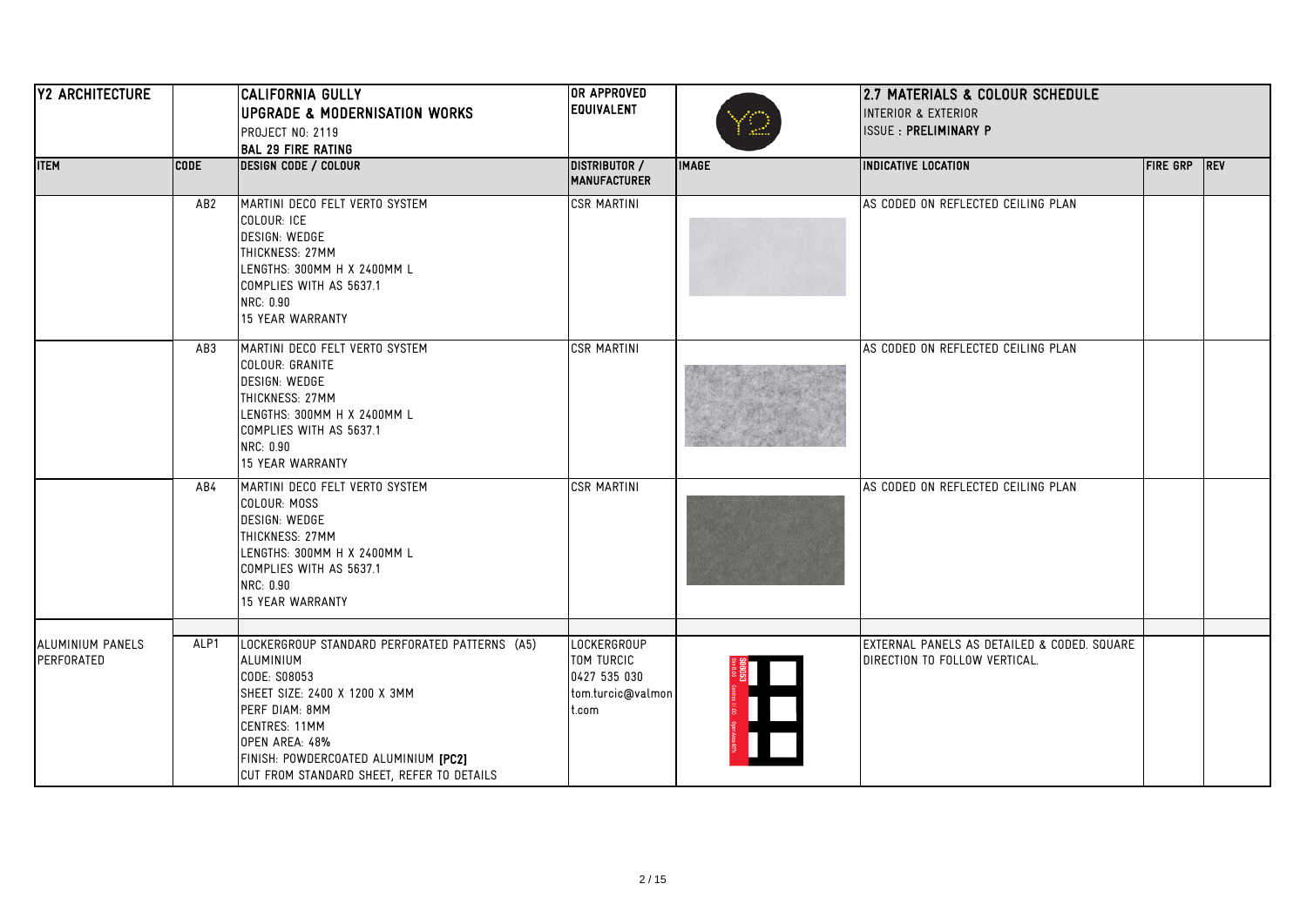| <b>Y2 ARCHITECTURE</b> |             | <b>CALIFORNIA GULLY</b><br>UPGRADE & MODERNISATION WORKS<br>PROJECT NO: 2119<br>BAL 29 FIRE RATING                                                                                                                                                                                                           | OR APPROVED<br><b>EQUIVALENT</b>                                        |              | 2.7 MATERIALS & COLOUR SCHEDULE<br><b>INTERIOR &amp; EXTERIOR</b><br><b>ISSUE: PRELIMINARY P</b>        |                 |             |
|------------------------|-------------|--------------------------------------------------------------------------------------------------------------------------------------------------------------------------------------------------------------------------------------------------------------------------------------------------------------|-------------------------------------------------------------------------|--------------|---------------------------------------------------------------------------------------------------------|-----------------|-------------|
| <b>ITEM</b>            | <b>CODE</b> | DESIGN CODE / COLOUR                                                                                                                                                                                                                                                                                         | <b>DISTRIBUTOR /</b><br><b>MANUFACTURER</b>                             | <b>IMAGE</b> | <b>INDICATIVE LOCATION</b>                                                                              | <b>FIRE GRP</b> | <b>IREV</b> |
|                        | ALP2        | LOCKERGROUP STANDARD PERFORATED PATTERNS (A5)<br>ALUMINIUM<br>CODE: R07962<br>ISHEET SIZE: 5000 X 1500 X 3MM<br>PERF DIAMETER: 9.55MM<br>CENTRES: 7.94MM<br>OPEN AREA: 62%<br>FINISH: POWDERCOATED ALUMINIUM [PC2]<br>CUSTOM MADE; 4 WEEKS LEAD TIME FROM THE DATE OF<br>CONFIRMED SIZES; DRAWING APPROVALS. | LOCKERGROUP<br>TOM TURCIC<br>0427 535 030<br>tom.turcic@valmon<br>t.com |              | EXTERNAL PANELS AS DETAILED & CODED. CIRCLE<br>DIRECTION TO FOLLOW VERTICAL.                            |                 |             |
|                        | ALP3        | LOCKERGROUP STANDARD PERFORATED PATTERNS (A5)<br><b>ALUMINIUM</b><br>CODE: R09551<br>SHEET SIZE: 2400 X 1200 X 3MM<br>PERF DIAMETER: 4.76MM<br>CENTRES: 6.35MM<br>OPEN AREA: 51%<br>FINISH: POWDERCOATED ALUMINIUM [PC2]<br>CUT FROM STANDARD SHEET, REFER TO DETAILS                                        | LOCKERGROUP<br>TOM TURCIC<br>0427 535 030<br>tom.turcic@valmon<br>t.com |              | EXTERNAL PANELS AS DETAILED & CODED. CIRCLE<br>DIRECTION TO FOLLOW VERTICAL.                            |                 |             |
|                        | ALP4        | LOCKERGROUP STANDARD PERFORATED PATTERNS (A5)<br>ALUMINIUM<br> CODE: L25440 <b>CODE F</b><br>ISHEET SIZE: 2400 X 1200 X 3MM<br>PERF DIAMETER: 4.76MM<br>CENTRES: 6.35MM<br>OPEN AREA: 40%<br>FINISH: POWDERCOATED ALUMINIUM [PC2]<br>CUT FROM STANDARD SHEET, REFER TO DETAILS                               | LOCKERGROUP<br>TOM TURCIC<br>0427 535 030<br>tom.turcic@valmon<br>t.com |              | EXTERNAL PANELS AS DETAILED & CODED. FOLLOW<br>CODE F OF SUPPILERS INSTALLATION GUIDE FOR<br>DIRECTION. |                 |             |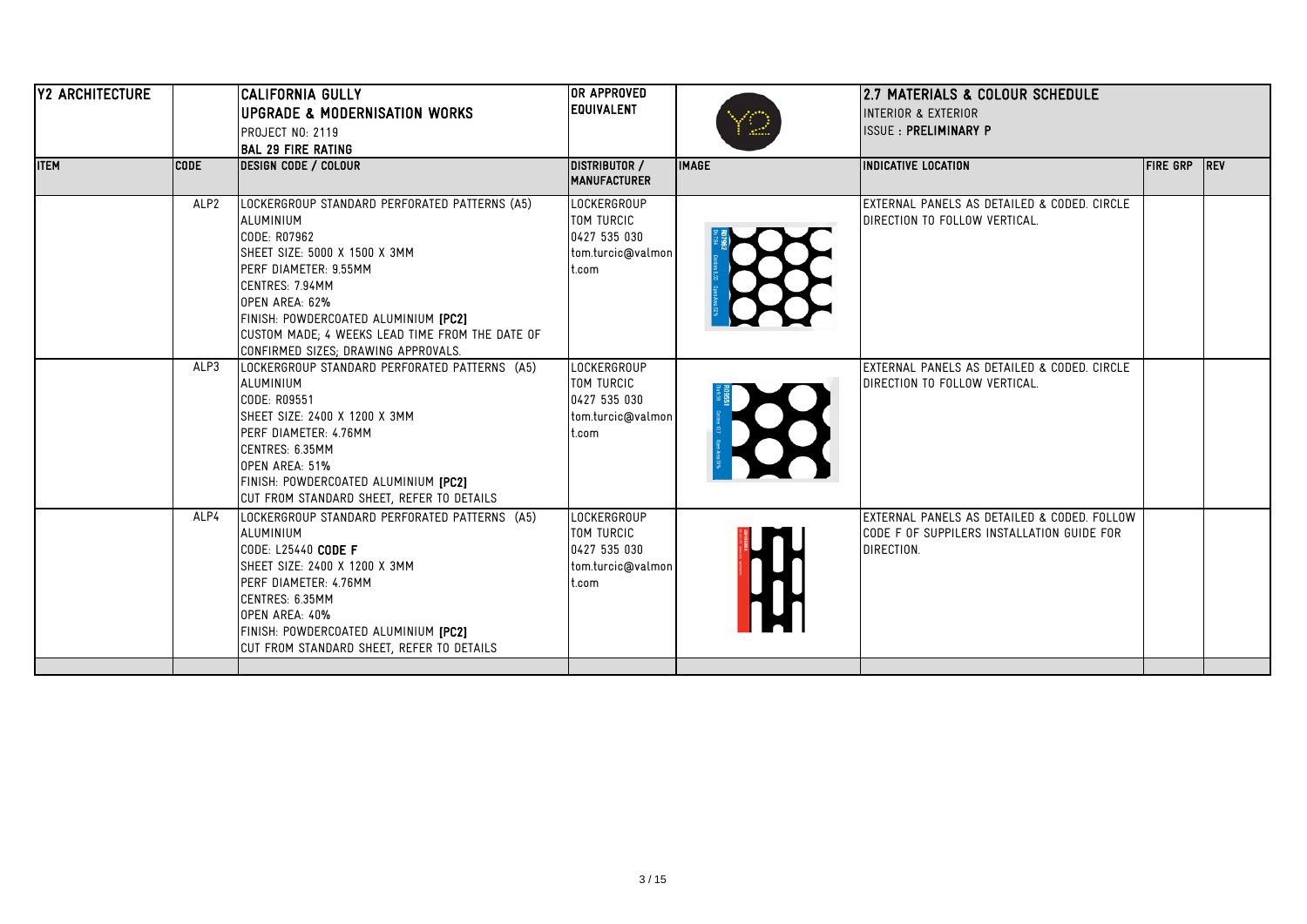| <b>Y2 ARCHITECTURE</b><br>OR APPROVED<br>CALIFORNIA GULLY<br><b>EQUIVALENT</b><br><b>UPGRADE &amp; MODERNISATION WORKS</b><br><b>INTERIOR &amp; EXTERIOR</b><br><b>ISSUE: PRELIMINARY P</b><br>PROJECT NO: 2119<br><b>BAL 29 FIRE RATING</b> |                 | 2.7 MATERIALS & COLOUR SCHEDULE                                                                                                                                                                                                                                                                                                                                                      |                                                                 |                       |                                                                                                                          |                     |  |
|----------------------------------------------------------------------------------------------------------------------------------------------------------------------------------------------------------------------------------------------|-----------------|--------------------------------------------------------------------------------------------------------------------------------------------------------------------------------------------------------------------------------------------------------------------------------------------------------------------------------------------------------------------------------------|-----------------------------------------------------------------|-----------------------|--------------------------------------------------------------------------------------------------------------------------|---------------------|--|
| <b>ITEM</b>                                                                                                                                                                                                                                  | <b>CODE</b>     | DESIGN CODE / COLOUR                                                                                                                                                                                                                                                                                                                                                                 | <b>DISTRIBUTOR /</b><br><b>MANUFACTURER</b>                     | <b>IMAGE</b>          | <b>INDICATIVE LOCATION</b>                                                                                               | <b>FIRE GRP REV</b> |  |
| <b>BRICKS</b>                                                                                                                                                                                                                                | BK1             | <b>PGH BRICKS</b><br>RANGE: PURE LINEN<br>COLOUR: FLANNEL GREY TBC<br>EXTRUDED CAVITY BRICK<br>ISIZE: 230 X 110 X 76MM<br>MORTAR COLOUR: COLOURED TO MATCH BRICK<br>USE A WHITE BRICKIES SAND<br><b>MORTAR STYLE: FLUSH</b>                                                                                                                                                          | PGH<br>JAMES ALLCHIN<br>JALLCHIN@csr.com<br>.au<br>0478 363 220 |                       | EXTERNAL AS CODED                                                                                                        |                     |  |
| <b>BLINDS</b>                                                                                                                                                                                                                                | BL <sub>1</sub> | VERTILUX INTERNAL ROLLER BLIND - MANUAL<br><b>SUNSCREEN FABRIC</b><br><b>FABRIC: STATUS 5% TRANSPARENT,</b><br>COLOUR: PORPHYRY<br>MECHANISM: MANUAL NO 10 SS BALL CHAIN<br>MAXIMUM WIDTH: 3000MM<br>BRACKET COLOUR: TBA<br>BOTTOM RAIL: NATURAL ANODISED<br><b>FABRIC WARRANTY: 5 YEARS</b>                                                                                         | VERTILUX<br><b>DEBRA MATHIAS</b><br>M. 0438 888 407             | PORPHYRY 5%           | NOT PART OF CONTRACT<br>TO BE SUPPLIED BY COLLEGE                                                                        |                     |  |
| <b>CARPET MODULAR</b>                                                                                                                                                                                                                        | CAR1            | INTERFACE MODULAR CARPET: COMPOSURE COLOURS<br> COLOUR: 2483-005-000 <b> NTREPID</b><br>BACKING STRUCTURE: CUSHIONBAC FACTORY BONDED<br>SIZE: 500 X 500 X 10MM (7+3)<br>INSTALLATION PATTERN: NON DIRECTIONAL, GRID<br>INSTALLATION METHOD: 100% PRESSURE SENSITIVE<br>ADHESIVE, INTERTAC PLUS, FOR CUSHIONBAC INSTALLATIONS<br>WARRANTY: 15 YEAR<br>MADE IN NSW: 3-4 WEEK LEAD TIME | <b>INTERFACE</b>                                                | 2483-005-000 Intrepid | <b>GREATER THAN 100 SQM - FACTORY BONDED</b><br><b>CUSHIONBAC</b><br>REFER TO FLOOR FINISHES PLANS FOR SCOPE &<br>LAYOUT |                     |  |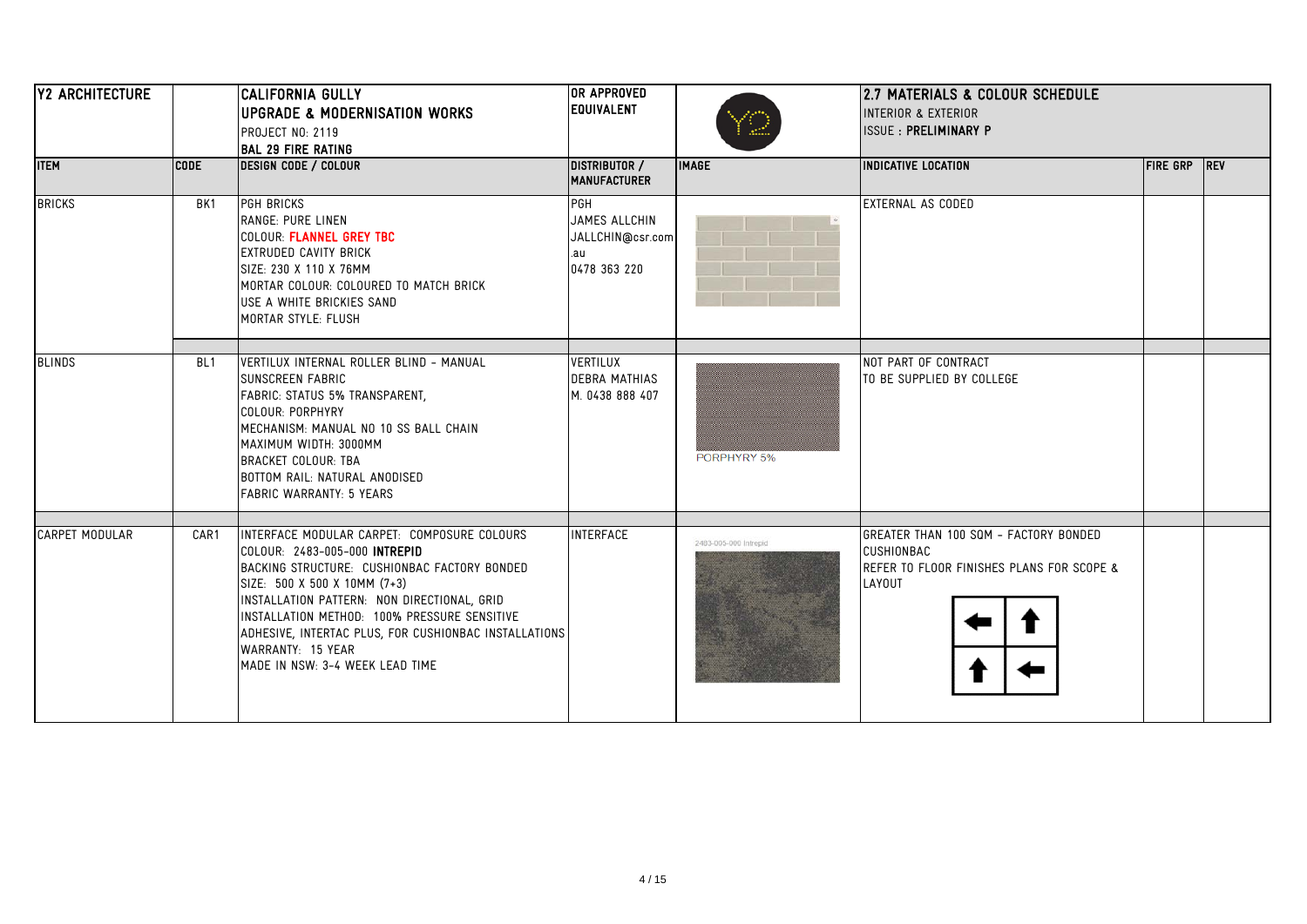| Y2 ARCHITECTURE     |                 | CALIFORNIA GULLY<br>UPGRADE & MODERNISATION WORKS<br><b>PROJECT NO: 2119</b><br>BAL 29 FIRE RATING                                                                                                                                                                                                                                                                                | OR APPROVED<br><b>EQUIVALENT</b>     |              | 2.7 MATERIALS & COLOUR SCHEDULE<br><b>INTERIOR &amp; EXTERIOR</b><br><b>IISSUE: PRELIMINARY P</b>                                                |                     |  |
|---------------------|-----------------|-----------------------------------------------------------------------------------------------------------------------------------------------------------------------------------------------------------------------------------------------------------------------------------------------------------------------------------------------------------------------------------|--------------------------------------|--------------|--------------------------------------------------------------------------------------------------------------------------------------------------|---------------------|--|
| <b>IITEM</b>        | <b>CODE</b>     | DESIGN CODE / COLOUR                                                                                                                                                                                                                                                                                                                                                              | DISTRIBUTOR /<br><b>MANUFACTURER</b> | <b>IMAGE</b> | <b>IINDICATIVE LOCATION</b>                                                                                                                      | <b>FIRE GRP REV</b> |  |
|                     | CAR2            | IINTERFACE MODULAR CARPET: COMPOSURE COLOURS<br>COLOUR: 2484-007-000 EUCALYPTUS<br>IBACKING STRUCTURE: CUSHIONBAC FACTORY BONDED<br>SIZE: 500 X 500 X 10MM (7+3)<br>INSTALLATION PATTERN: NON DIRECTIONAL, GRID<br>INSTALLATION METHOD: 100% PRESSURE SENSITIVE<br>ADHESIVE, INTERTAC PLUS, FOR CUSHIONBAC INSTALLATIONS<br>WARRANTY: 15 YEAR<br>IMADE IN NSW: 3-4 WEEK LEAD TIME | <b>INTERFACE</b>                     |              | IAPPROX 40-60 SQM - FACTORY BONDED<br>CUSHIONBAC BACKING [INTERFACE APPROVED]<br><b>IREFER TO FLOOR FINISHES PLANS FOR SCOPE &amp;</b><br>LAYOUT |                     |  |
| <b>CERAMIC TILE</b> | CT <sub>1</sub> | JOHNSON SPECTRUM WALL TILE<br>ICOLOUR: WHITE GLOSS<br>SIZE: 197 X 97 X 7.5MM<br>GROUT: ARDEX FG8, COLOUR: <b>CHARRED ASH 287</b><br>ADHESIVE INSTALLATION 6MM NOTCHED TROWEL<br>I3MM FINISHED ADHESIVE THICKNESS<br>INAT ANODISED ALUMINIUM ANGLE EDGE AS REQUIRED                                                                                                                | <b>JOHNSON TILES</b>                 |              | INTERNAL WALL, AMENITIES AS CODED<br>ITO BE LAID RUNNING VERTICALLY.                                                                             |                     |  |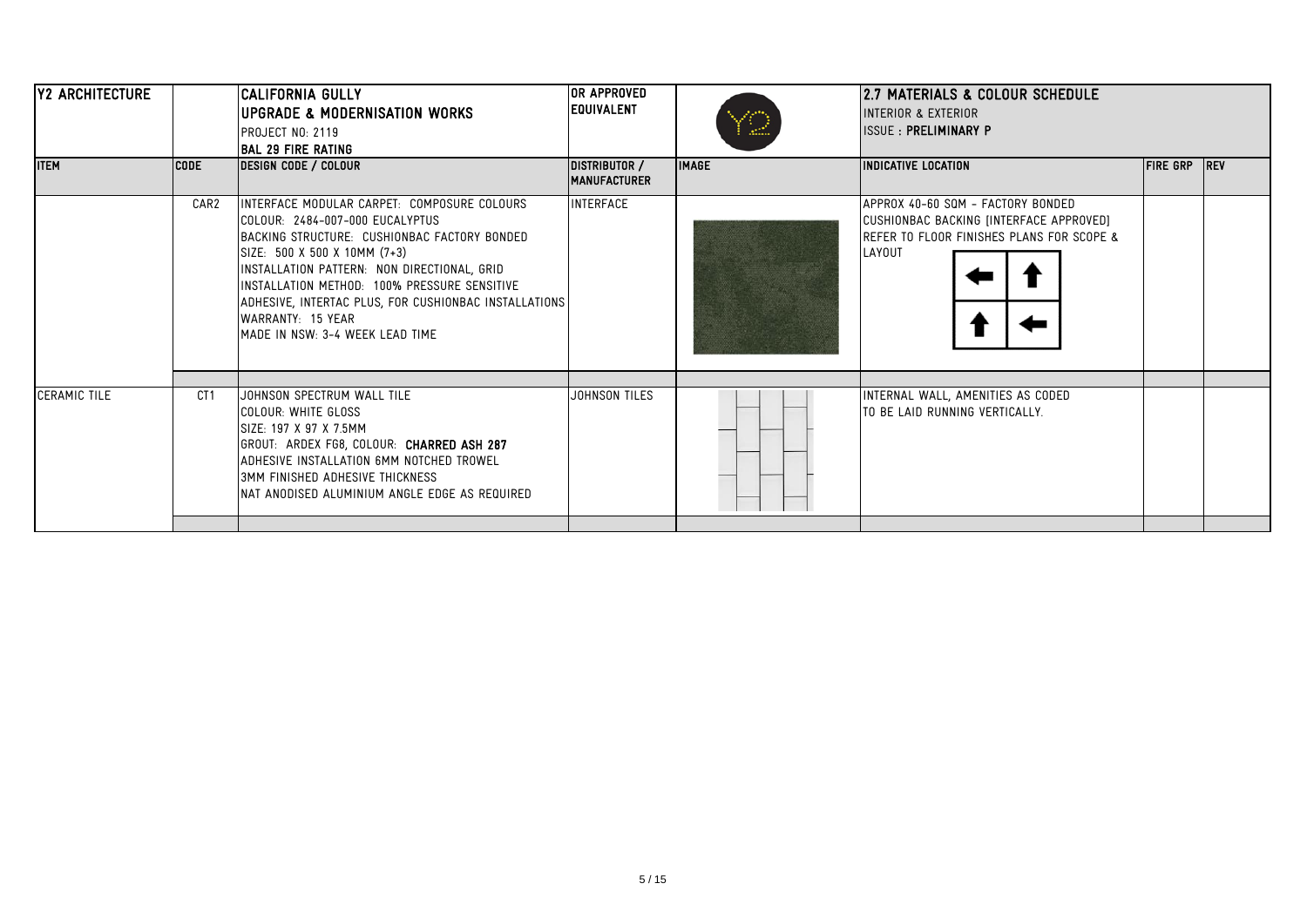| <b>Y2 ARCHITECTURE</b>                         |                  | CALIFORNIA GULLY<br>UPGRADE & MODERNISATION WORKS<br><b>PROJECT NO: 2119</b><br>BAL 29 FIRE RATING                                                                                                                                                                                                                                                                                                                                  | OR APPROVED<br><b>EQUIVALENT</b>                           |                      | 2.7 MATERIALS & COLOUR SCHEDULE<br><b>INTERIOR &amp; EXTERIOR</b><br><b>ISSUE: PRELIMINARY P</b> |                    |  |
|------------------------------------------------|------------------|-------------------------------------------------------------------------------------------------------------------------------------------------------------------------------------------------------------------------------------------------------------------------------------------------------------------------------------------------------------------------------------------------------------------------------------|------------------------------------------------------------|----------------------|--------------------------------------------------------------------------------------------------|--------------------|--|
| <b>ITEM</b>                                    | <b>CODE</b>      | <b>DESIGN CODE / COLOUR</b>                                                                                                                                                                                                                                                                                                                                                                                                         | DISTRIBUTOR /<br><b>MANUFACTURER</b>                       | <b>IMAGE</b>         | <b>INDICATIVE LOCATION</b>                                                                       | FIRE GRP FREV      |  |
| <b>COLORBOND</b>                               | COB1             | COLORBOND<br>COLOUR: EVENING HAZE                                                                                                                                                                                                                                                                                                                                                                                                   | <b>BLUESCOPE STEEL</b>                                     | <b>EVENING HAZE®</b> | ROOF, FLASHING, CAPPINGS, EAVES GUTTERS: AS<br>CODED.                                            |                    |  |
|                                                | COB <sub>2</sub> | <b>COLORBOND</b><br>COLOUR: MONUMENT                                                                                                                                                                                                                                                                                                                                                                                                | <b>BLUESCOPE STEEL</b>                                     | <b>MONUMENT®</b>     | AS CODED.                                                                                        |                    |  |
|                                                | COB3             | <b>COLORBOND</b><br><b>COLOUR: NIGHT SKY</b>                                                                                                                                                                                                                                                                                                                                                                                        | <b>BLUESCOPE STEEL</b>                                     | <b>Night Sky®</b>    | AS CODED.                                                                                        |                    |  |
| <b>COMPRESSED FIBRE</b><br><b>CEMENT SHEET</b> | CFC1             | CEMINTEL BARESTONE EXTERNAL<br>COLOUR: NATURAL<br>9MM THICK x 3000/2400 x 1200MM<br>CEMINSEAL WATER BLOCKING TECHNOLOGY<br>RAW, NATURAL APPEARANCE<br>FIXING: 9MM EXPRESSED JOINS & MECHANICAL FIXING,<br>MATCHING POWDERCOATED RIVETS AT 600MM CRS, BLACK<br>TAPE & BACKING STRIPS<br><b>VENTILATED FACADE SYSTEM</b><br>REFER TO CEMINTEL INSTALLATION GUIDE<br><b>CSR WARRANTY: 25 YEARS</b><br>IDEEMED TO SATISFY EXTERNAL FIRE | CSR<br>ANGELIQUE FORD<br>0478 362 734<br>anford@csr.com.au |                      | EXTERNAL SOFFITS AS CODED                                                                        | <b>NON</b><br>COMB |  |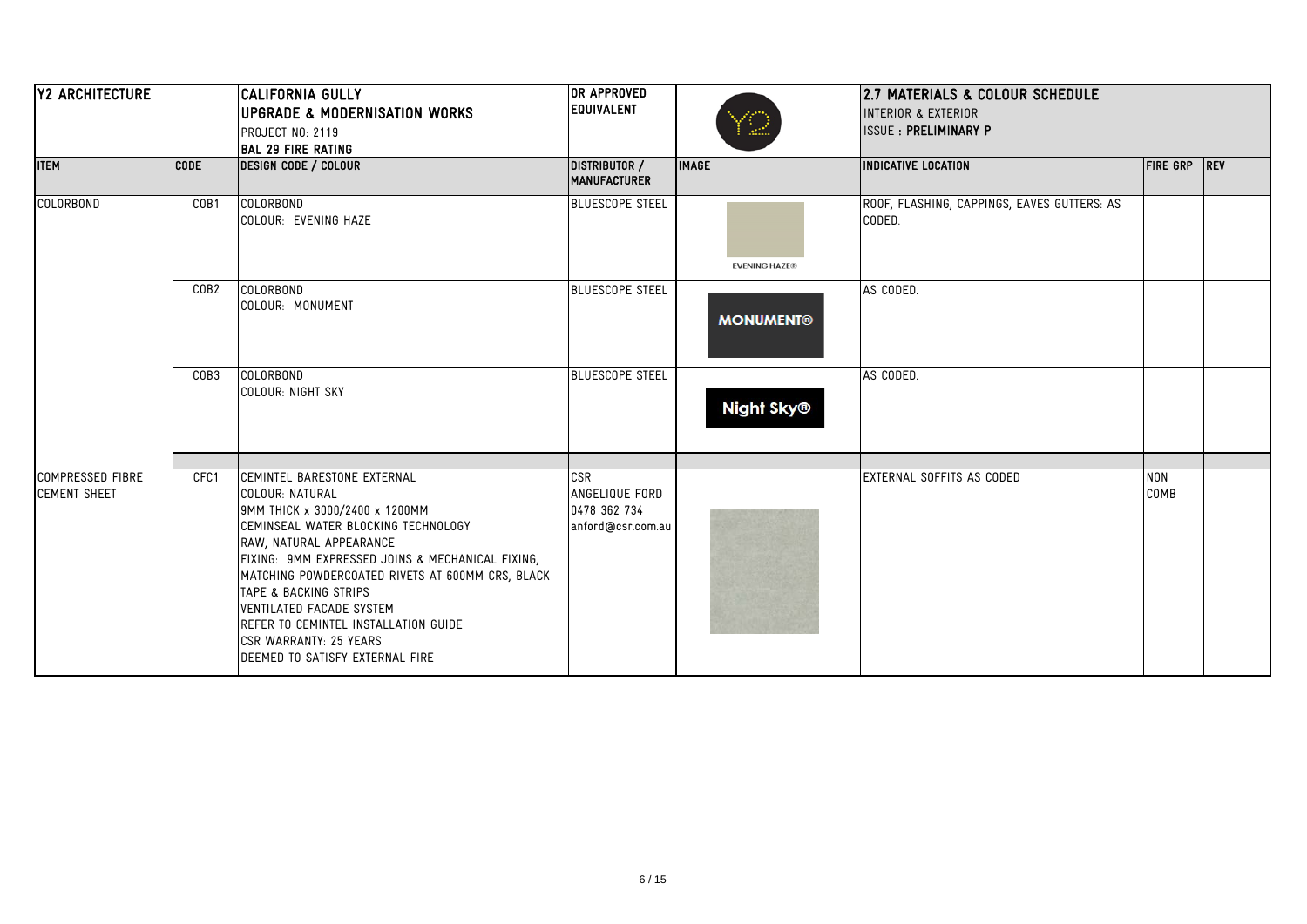| <b>Y2 ARCHITECTURE</b> |                  | CALIFORNIA GULLY<br>UPGRADE & MODERNISATION WORKS<br>PROJECT NO: 2119<br><b>BAL 29 FIRE RATING</b>                                                                                                                                                                                                                                                                                                             | OR APPROVED<br><b>EQUIVALENT</b>                                                            |                                              | 2.7 MATERIALS & COLOUR SCHEDULE<br><b>INTERIOR &amp; EXTERIOR</b><br><b>ISSUE: PRELIMINARY P</b> |                           |  |
|------------------------|------------------|----------------------------------------------------------------------------------------------------------------------------------------------------------------------------------------------------------------------------------------------------------------------------------------------------------------------------------------------------------------------------------------------------------------|---------------------------------------------------------------------------------------------|----------------------------------------------|--------------------------------------------------------------------------------------------------|---------------------------|--|
| <b>ITEM</b>            | ICODE.           | <b>DESIGN CODE / COLOUR</b>                                                                                                                                                                                                                                                                                                                                                                                    | DISTRIBUTOR /<br><b>MANUFACTURER</b>                                                        | <b>IMAGE</b>                                 | INDICATIVE LOCATION                                                                              | FIRE GRP REV              |  |
|                        | CFC <sub>2</sub> | JAMES HARDIE - COMPRESSED CEMENT SHEET<br>ARCHITECTURAL EXOTEC STANDARD<br>SHEET SIZE: 900/1200 X 2400/2700/3000 X 9MM THICK<br><b>FACTORY FINISH: SEALER</b><br><b>FACTORY CUT EDGES TO REQUIRED SIZES</b><br>FIXING: COUNTERSINK SCREWS FOR PAINT, WITH<br>EXPRESSED 6/9MM BLACK SHADOWLINE COLORBOND STRIPS<br><b>BEHIND</b><br><b>VENTILATED FACADE SYSTEM</b><br>PAINTED ON SITE AS SPECIFIED             | NIKITAS SMIRNIOS<br>0466 477 337<br>13 11 03<br>NIKITAS.SMIRNIOS<br>@JAMESHARDIE.CO<br>M.AU | <b>JamesHardie</b><br>$Q_H$<br><b>ExoTec</b> | EXTERNAL AS CODED.                                                                               | <b>NON</b><br><b>COMB</b> |  |
|                        | CFC3             | VITRAPANEL<br>SATIN PAINT COLOUR (P7)<br>SHEET SIZE: 9MM X 1200 X 2400/3000<br>LEAD TIME: 3-4 WEEKS<br><b>WARRANTY 15 YRS</b><br>LIFE EXPECTANCY: 40 YRS<br>INTERGRATED ANIT GRAFFITI SURFACE<br>FIXING: EXPOSED SCREW FIXING, COLOUR MATCHING<br>9MM BLACK SHADOWLINE COLORBON STRIP DETAIL                                                                                                                   | <b>VITRAGROUP</b><br>JOE BERKELMANS<br>joe@vitragroup.co                                    | <b>VITR</b> PANEL®                           | <b>EXTERNAL DECORATIVE ARCHES AS</b><br>SPECIFIED/COMMUNITY BUILDING.                            |                           |  |
| <b>DECKING</b>         | DEK1             | EKODECK BAL + FLAME FIGHTER<br><b>COMPOSITE TIMBER</b><br>FRAME SUPPORT AT 450MM CENTRES<br>HIDDEN FASTENER, QUICKFIX SYSTEM, 3 OR 6MM SPACING<br>TO SUIT<br>COLOUR: SHADOW GREY<br>SIZE: 137 X 23MM MAX. LENGTH 5.4 M<br>WET PENDULUM SLIP RATING: P5, R10<br>AS 4586:2013 APPENDIX A (INTERTEK TEST)<br>AS 1530.8.1 (2018): BAL A29 (INTERTEK TEST)<br>LEAD TIME: INSTOCK<br><b>WARRANTY: UP TO 20 YEARS</b> | <b>EKODECK</b><br>03 9639 7774<br>info@ekodeck.com.<br>au                                   |                                              | <b>EXTERNAL DECKING AS CODED.</b>                                                                | FIRE: BAL<br>A28          |  |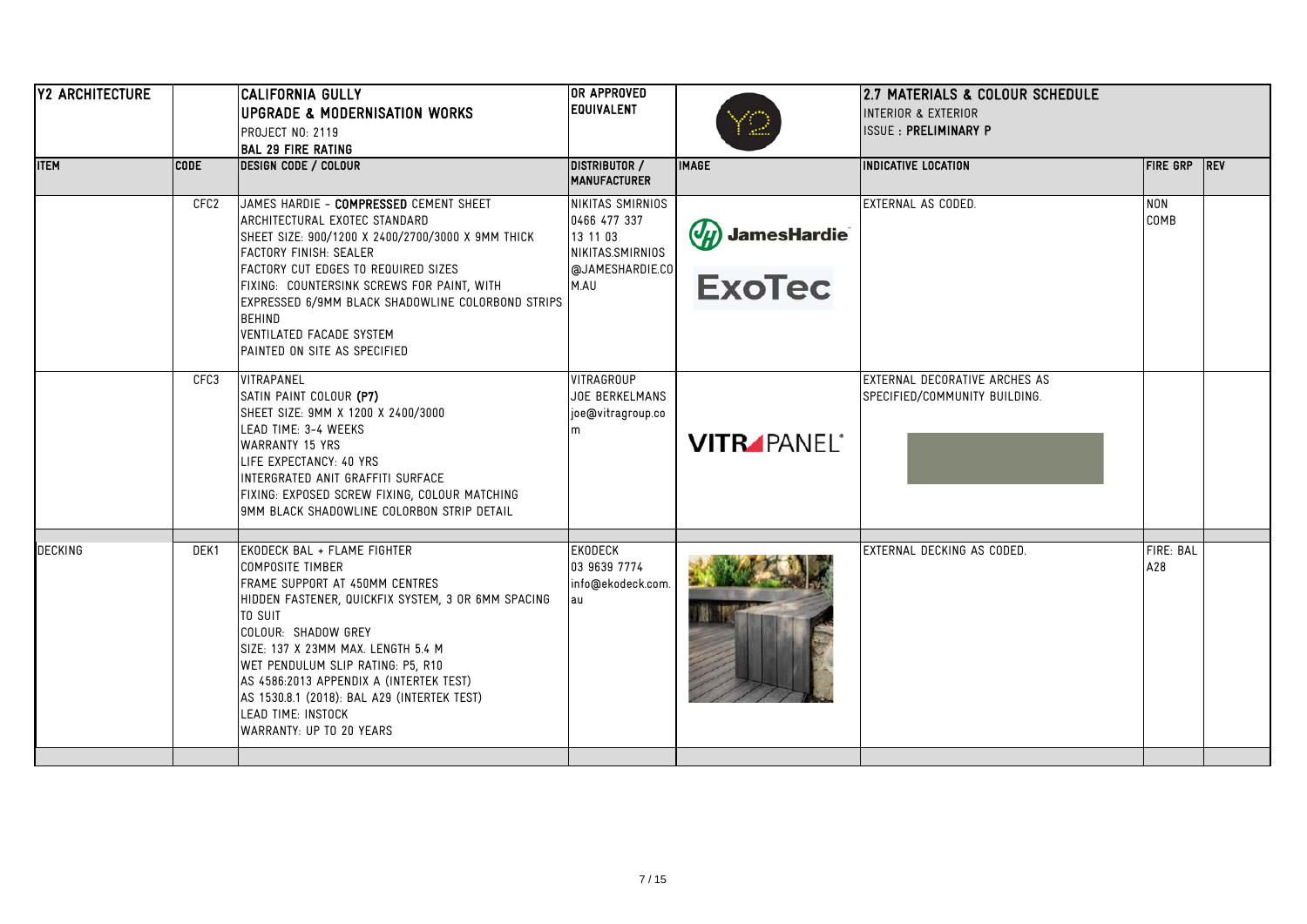| <b>Y2 ARCHITECTURE</b><br><b>ITEM</b> | ICODE | ICALIFORNIA GULLY<br> UPGRADE & MODERNISATION WORKS  <br><b>PROJECT NO: 2119</b><br><b>BAL 29 FIRE RATING</b><br>DESIGN CODE / COLOUR                                                                                                                                                                        | ior approved<br><b>EQUIVALENT</b><br>DISTRIBUTOR /                                            | Y.<br><b>IMAGE</b> | 12.7 MATERIALS & COLOUR SCHEDULE<br><b>INTERIOR &amp; EXTERIOR</b><br>IISSUE : <b>PRELIMINARY P</b><br><b>IINDICATIVE LOCATION</b> | <b>FIRE GRP</b> | <b>REV</b> |
|---------------------------------------|-------|--------------------------------------------------------------------------------------------------------------------------------------------------------------------------------------------------------------------------------------------------------------------------------------------------------------|-----------------------------------------------------------------------------------------------|--------------------|------------------------------------------------------------------------------------------------------------------------------------|-----------------|------------|
|                                       |       |                                                                                                                                                                                                                                                                                                              | <b>MANUFACTURER</b>                                                                           |                    |                                                                                                                                    |                 |            |
| <b>FLOOR MATT</b>                     | FM1   | ISTUDIO RIBBED CARPET TILE MATTING<br>ICOLOUR: CHARCOAL<br>FRAME: INFR08 NATURAL ANODISED ALUMINIUM ANGLE<br>IMODULAR TILE: 500 X 500 X 8.5MM<br>IINSTALLATION: DIRECTIONAL<br><b>IDIRECT STICK: ALUMINUIM ANGLE FRAME</b><br>IUSE LEVELLING COMPOUND AS REQUIRED TO FINISH FLUSH<br>IWITH ADJACENT SURFACES | CLASSIC<br>ARCHITECTURAL<br>GROUP<br>0439 106 008<br>JERRY MCKECHNIE                          |                    | FLUSH JUNCTION WITH CARPET TILES, ALUMINIUM<br>ANGLE REQUIRED AT PERIMETER                                                         |                 |            |
|                                       |       |                                                                                                                                                                                                                                                                                                              |                                                                                               |                    |                                                                                                                                    |                 |            |
| <b>GLAZING FILM</b>                   | GF1   | FILM: SX-324 FROSTED SPARKLE<br>IAS SHOWN ON ELEVATIONS<br>I150MM CONTINUOUS HORIZONTRAL STRIP AS DOCUMENTED<br>SHEET WIDTH: 1219/1524MM                                                                                                                                                                     | WINDOW ENERGY<br><b>SOLUTIONS</b><br>PH 1800 049 747<br>info@windowenerg<br>ysolutions.com.au |                    | PROTOTYPE SAMPLE TO BE SUBMITTED FOR<br>IAPPROVAL PRIOR TO MANUFACTURE                                                             |                 |            |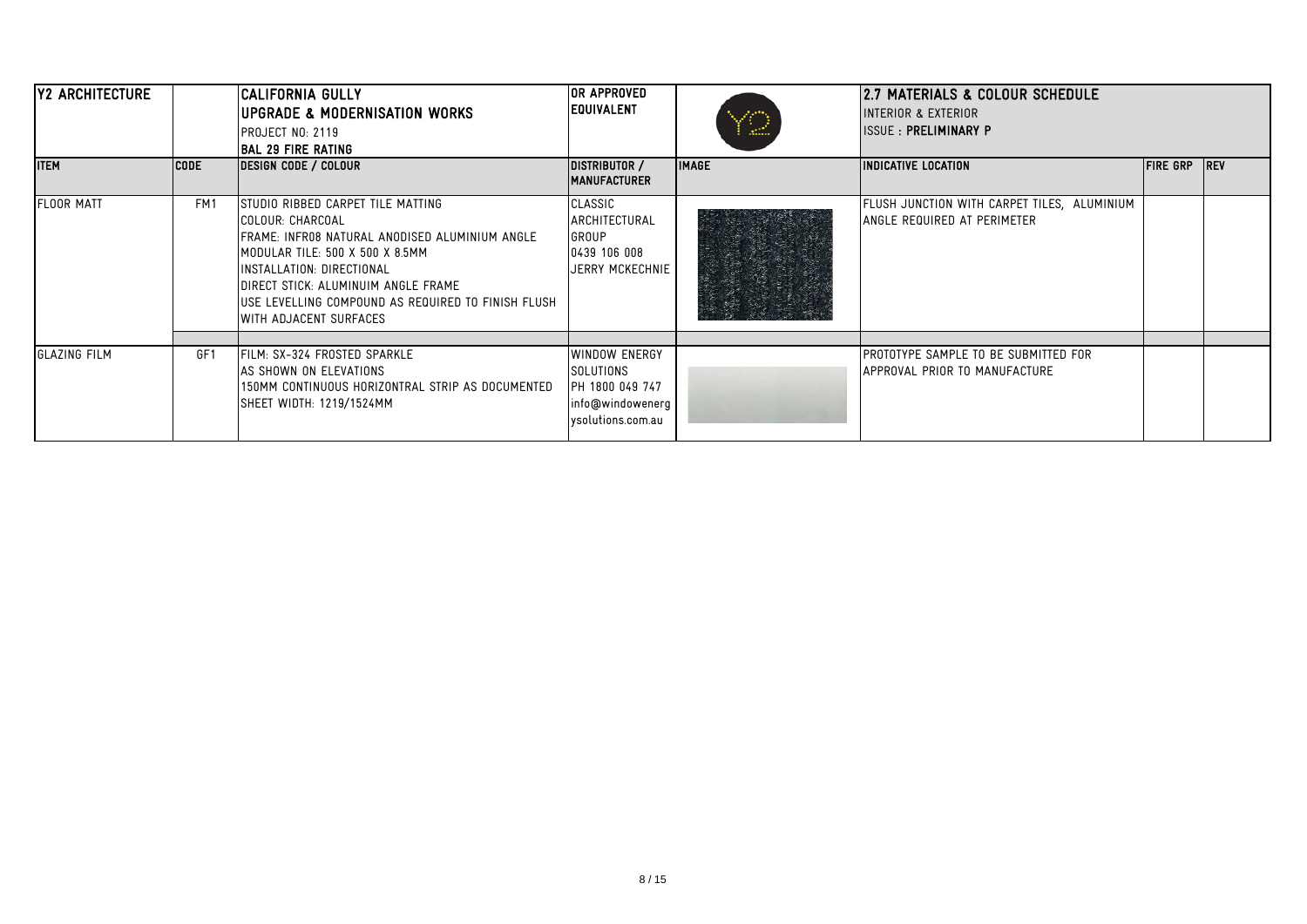| <b>Y2 ARCHITECTURE</b>     |             | CALIFORNIA GULLY<br>UPGRADE & MODERNISATION WORKS<br>PROJECT NO: 2119<br><b>BAL 29 FIRE RATING</b> | <b>OR APPROVED</b><br><b>EQUIVALENT</b>     |              | 2.7 MATERIALS & COLOUR SCHEDULE<br><b>INTERIOR &amp; EXTERIOR</b><br><b>ISSUE: PRELIMINARY P</b> |              |  |
|----------------------------|-------------|----------------------------------------------------------------------------------------------------|---------------------------------------------|--------------|--------------------------------------------------------------------------------------------------|--------------|--|
| <b>ITEM</b>                | <b>CODE</b> | <b>DESIGN CODE / COLOUR</b>                                                                        | <b>DISTRIBUTOR /</b><br><b>MANUFACTURER</b> | <b>IMAGE</b> | <b>INDICATIVE LOCATION</b>                                                                       | FIRE GRP REV |  |
|                            | GF2         | AVERY 900 SELF ADHESIVE VINYL<br>COLOUR: GREY METALLIC 992                                         |                                             |              | STATUTORY SIGNAGE & AS CODED                                                                     |              |  |
|                            | GF3         | AVERY 900 SELF ADHESIVE VINYL<br>COLOUR: SILVER METALLIC 990                                       |                                             |              | STATUTORY SIGNAGE & AS CODED                                                                     |              |  |
| <b>JOINERY</b><br>LAMINATE | LAM1        | LAMINEX Urban Pezzato Natural 8532<br>BENCHTOP 2MM X 38MM [ABS1] EDGE MATCHING                     | LAMINEX                                     |              | BENCHTOP; JOINERY AS CODED                                                                       |              |  |
|                            | LAM2        | LAMINEX RAW BIRCHPLY 8910 NATURAL FINISH<br>18MM LAMIW00D<br>2MM ABS EDGE: SEE ABS1                | <b>LAMINEX</b>                              |              | UPPER COPBOARDS; JOINERY AS CODED.<br>TOILET DOORS AS CODED.                                     |              |  |
|                            | LAM3        | LAMINEX TERRIL NATURAL FINISH 2297<br>18MM LAMIW00D<br>2MM MATCHING ABS EDGE MATCHING              | LAMINEX                                     |              | SKIRTINGS; JOINERY AS CODED                                                                      |              |  |
|                            | LAM4        | LAMINEX SURF Absolute Matte 7923<br>18MM LAMIWOOD<br>2MM ABS EDGE: SEE ABS1                        | <b>LAMINEX</b>                              |              | CUPBOARD FRONTS; JOINERY AS CODED                                                                |              |  |
|                            | LAM5        | LAMINEX BAYLEAF NATURAL COLOUR CODE: 254<br>18MM LAMIW00D<br>2MM ABS EDGE: SEE ABS1                | LAMINEX                                     |              | <b>BOX CUPBOARDS; JOINERY AS CODED</b>                                                           |              |  |
|                            | LAM6        | LAMINEX GREEN SLATE 8793<br>18MM LAMIW00D<br>2MM ABS EDGE MATCHING.                                | LAMINEX                                     |              | JOINERY AS CODED.                                                                                |              |  |
|                            |             |                                                                                                    |                                             |              |                                                                                                  |              |  |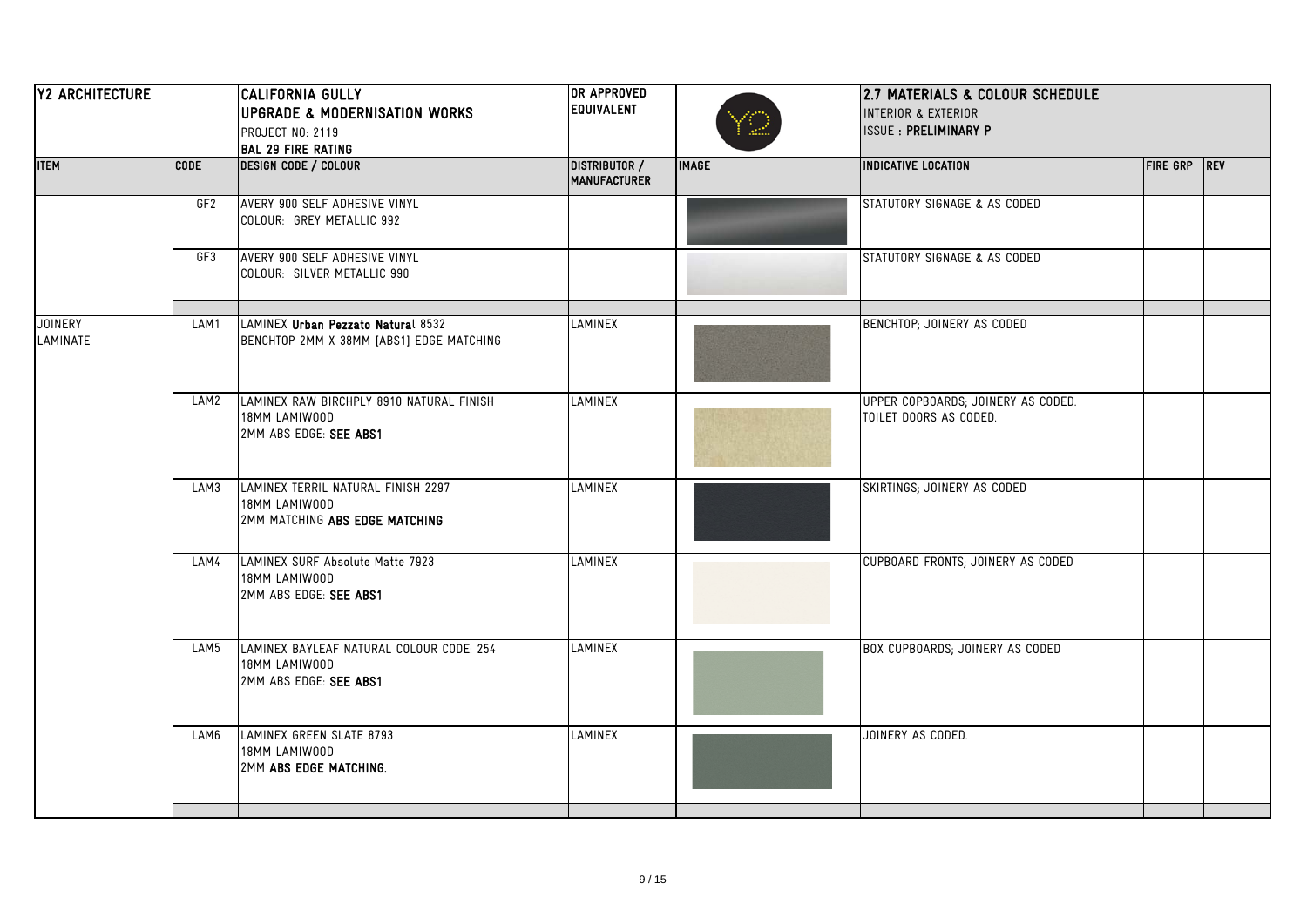| <b>Y2 ARCHITECTURE</b>                                                         |                  | CALIFORNIA GULLY<br>UPGRADE & MODERNISATION WORKS<br>PROJECT NO: 2119<br><b>BAL 29 FIRE RATING</b>                                                                                                                           | OR APPROVED<br><b>EQUIVALENT</b>                                               |                                                                                                                            | 2.7 MATERIALS & COLOUR SCHEDULE<br><b>INTERIOR &amp; EXTERIOR</b><br><b>ISSUE: PRELIMINARY P</b> |                        |  |
|--------------------------------------------------------------------------------|------------------|------------------------------------------------------------------------------------------------------------------------------------------------------------------------------------------------------------------------------|--------------------------------------------------------------------------------|----------------------------------------------------------------------------------------------------------------------------|--------------------------------------------------------------------------------------------------|------------------------|--|
| <b>ITEM</b>                                                                    | <b>CODE</b>      | DESIGN CODE / COLOUR                                                                                                                                                                                                         | <b>DISTRIBUTOR /</b><br><b>MANUFACTURER</b>                                    | <b>IMAGE</b>                                                                                                               | INDICATIVE LOCATION                                                                              | FIRE GRP REV           |  |
| METAL CLADDING                                                                 | MC1              | <b>LYSAGHT</b><br>PROFILE: SPANDEK 0.48MM BMT<br><b>EXPOSED FIXING</b><br>[COB1]                                                                                                                                             | LYSAGHT<br>1800 641 417<br>SALES<br>13 30 38                                   | <b>College Delivery Delivery Delivery Delivery Delivery Delivery Delivery Delivery Delivery Delivery Delivery Delivery</b> | ROOFING AS CODED                                                                                 |                        |  |
|                                                                                | MC <sub>2</sub>  | LYSAGHT<br>PROFILE: KLIP-LOK 700 HI STRENGTH, 0.48MM BMT<br>CONCEALED FIXING                                                                                                                                                 | LYSAGHT<br>1800 641 417                                                        |                                                                                                                            | ROOFING AS CODED                                                                                 |                        |  |
|                                                                                | MC3              | <b>LYSAGHT</b><br><b>PROFILE: ENSEAM</b><br>COLOUR: MONUMENT                                                                                                                                                                 | LYSAGH<br>1800 641 417                                                         |                                                                                                                            | AS CODED                                                                                         |                        |  |
| <b>NOSINGS STAIRS</b><br><b>CONFIRM WITH</b><br>ARCHITECT PRIOR TO<br>ORDERING | NOS <sub>1</sub> | <b>EXTERNAL CONCRETE NOSING</b><br>TREDFIX DOMAIN SERIES<br>PROFILE: DKR104<br>PROFILE COLOUR: NATURAL ANODISED ALUMINIUM<br>IINSERT: BLACK CARBORUNDUM INSERT<br>SLIP CLASSIFICATION: P5<br>30% LUMINANCE CONTRAST REQUIRED | CLASSIC<br>ARCHITECTURAL<br>GROUP<br>1300 244 377<br>JERRY MOB<br>0439 106 008 |                                                                                                                            | <b>EXTERNAL STAIRS</b><br>cc.<br>76<br><u>≃¦</u> എ                                               | SLIP: P5<br><b>WET</b> |  |
| PAVING                                                                         | PAV1             | REFER TO LANDSCAPE ARCHITECTS DOCUMENTS.<br>RANDOM TEXTURE TO ACHIEVE P4 SLIP.                                                                                                                                               |                                                                                |                                                                                                                            | <b>EXTERIOR PAVING AS CODED</b>                                                                  | SLIP:<br>R11/P4        |  |
|                                                                                | PAV <sub>2</sub> | REFER TO LANDSCAPE ARCHITECTS DOCUMENTS.<br>RANDOM TEXTURE TO ACHIEVE P4 SLIP.                                                                                                                                               |                                                                                |                                                                                                                            | <b>EXTERIOR PAVING AS CODED</b>                                                                  | SLIP:<br>R11/P4        |  |
| PAINT COLOUR<br>SITE APPLIED                                                   | P <sub>1</sub>   | <b>IDULUX MT ASPIRING SW1E4</b><br>LRV: 82                                                                                                                                                                                   | <b>DULUX</b>                                                                   |                                                                                                                            |                                                                                                  |                        |  |
| PROVIDE A 500 X 500MM                                                          |                  |                                                                                                                                                                                                                              |                                                                                |                                                                                                                            |                                                                                                  |                        |  |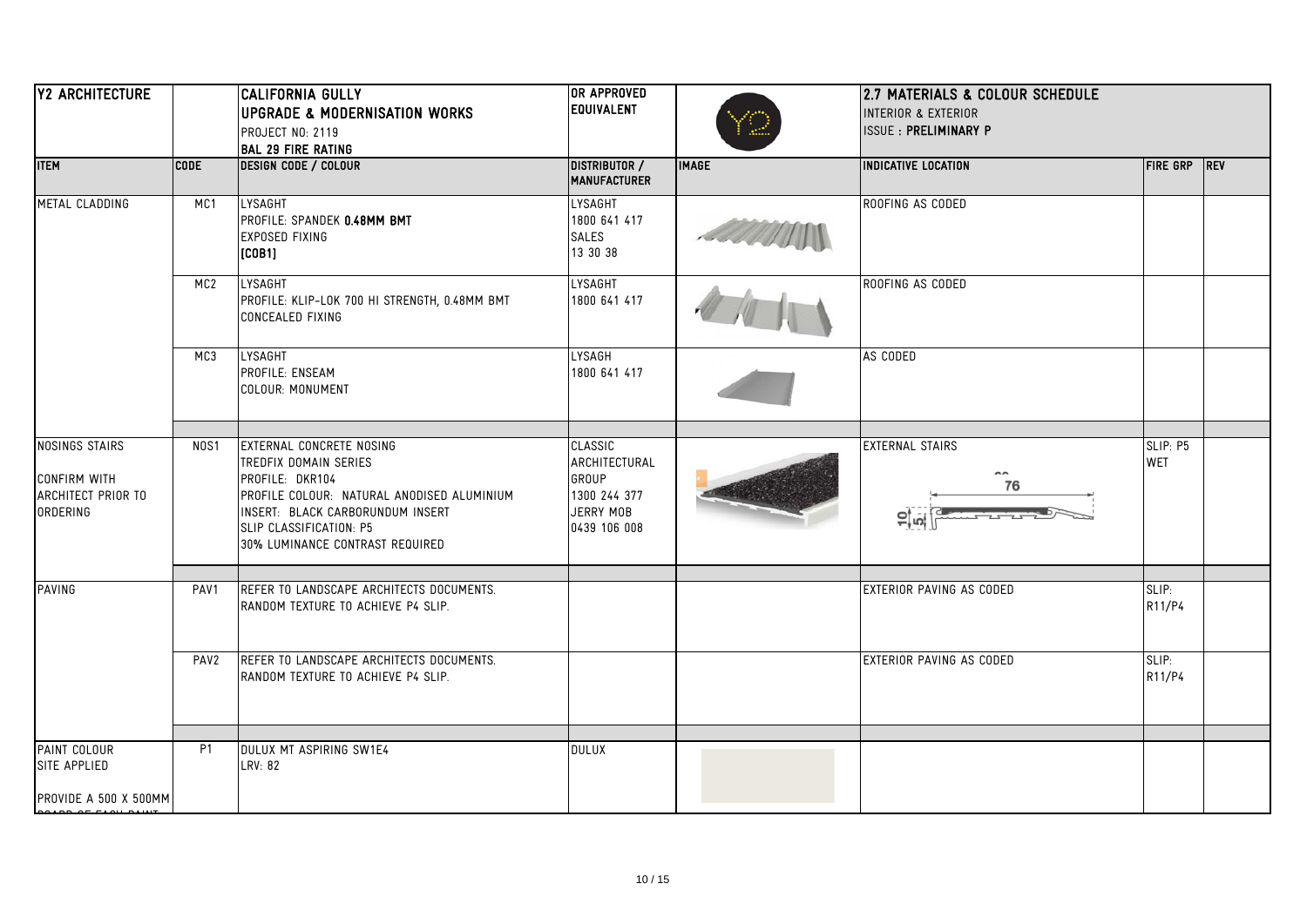| <b>Y2 ARCHITECTURE</b>                                                                |                | CALIFORNIA GULLY<br>UPGRADE & MODERNISATION WORKS<br>PROJECT NO: 2119<br><b>BAL 29 FIRE RATING</b> | OR APPROVED<br><b>EQUIVALENT</b>            |              | 2.7 MATERIALS & COLOUR SCHEDULE<br><b>INTERIOR &amp; EXTERIOR</b><br><b>ISSUE: PRELIMINARY P</b> |              |  |
|---------------------------------------------------------------------------------------|----------------|----------------------------------------------------------------------------------------------------|---------------------------------------------|--------------|--------------------------------------------------------------------------------------------------|--------------|--|
| <b>ITEM</b>                                                                           | <b>CODE</b>    | <b>DESIGN CODE / COLOUR</b>                                                                        | <b>DISTRIBUTOR /</b><br><b>MANUFACTURER</b> | <b>IMAGE</b> | <b>INDICATIVE LOCATION</b>                                                                       | FIRE GRP REV |  |
| <b>BUARD OF EACH PAINT</b><br>SAMPLE FOR APPROVAL<br>2 WEEKS PRIOR TO<br>COMMENCEMENT | P <sub>2</sub> | DULUX FLOODED GUM PG2C3                                                                            | DULUX                                       |              | ACCENT AS CODED                                                                                  |              |  |
|                                                                                       | P3             | <b>GREY EAGLE SN4E8</b>                                                                            | <b>DULUX</b>                                |              | ACCENT AS CODED                                                                                  |              |  |
|                                                                                       | <b>P4</b>      | DULUX TO MATCH COLORBOND SHALE GREY                                                                | <b>DULUX</b>                                |              | EXTERNAL TRIM: PVC DOWNPIPES AS CODED                                                            |              |  |
|                                                                                       | <b>P5</b>      | DULUX TO MATCH COLORBOND MONUMENT                                                                  | <b>DULUX</b>                                |              | EXTERNAL PLINTH BOARDS & ACCENT AS CODED                                                         |              |  |
|                                                                                       | <b>P6</b>      | DULUX TO MATCH COLORBOND NIGHT SKY                                                                 | <b>DULUX</b>                                |              | EXTERNAL AS CODED.                                                                               |              |  |
|                                                                                       | <b>P7</b>      | DULUX PALE EUCALYPT                                                                                | <b>DULUX</b>                                |              | EXTERNAL DECROATIVE ARCHES AS CODED.                                                             |              |  |
|                                                                                       | P8             | DULUX TRANQUIL RETREAT                                                                             | <b>DULUX</b>                                |              | AS CODED.                                                                                        |              |  |
|                                                                                       | P9             | DULUX WIMBOLDON                                                                                    | <b>DULUX</b>                                |              | INTERNAL ECNRICHMENT CENTRE AS CODED.                                                            |              |  |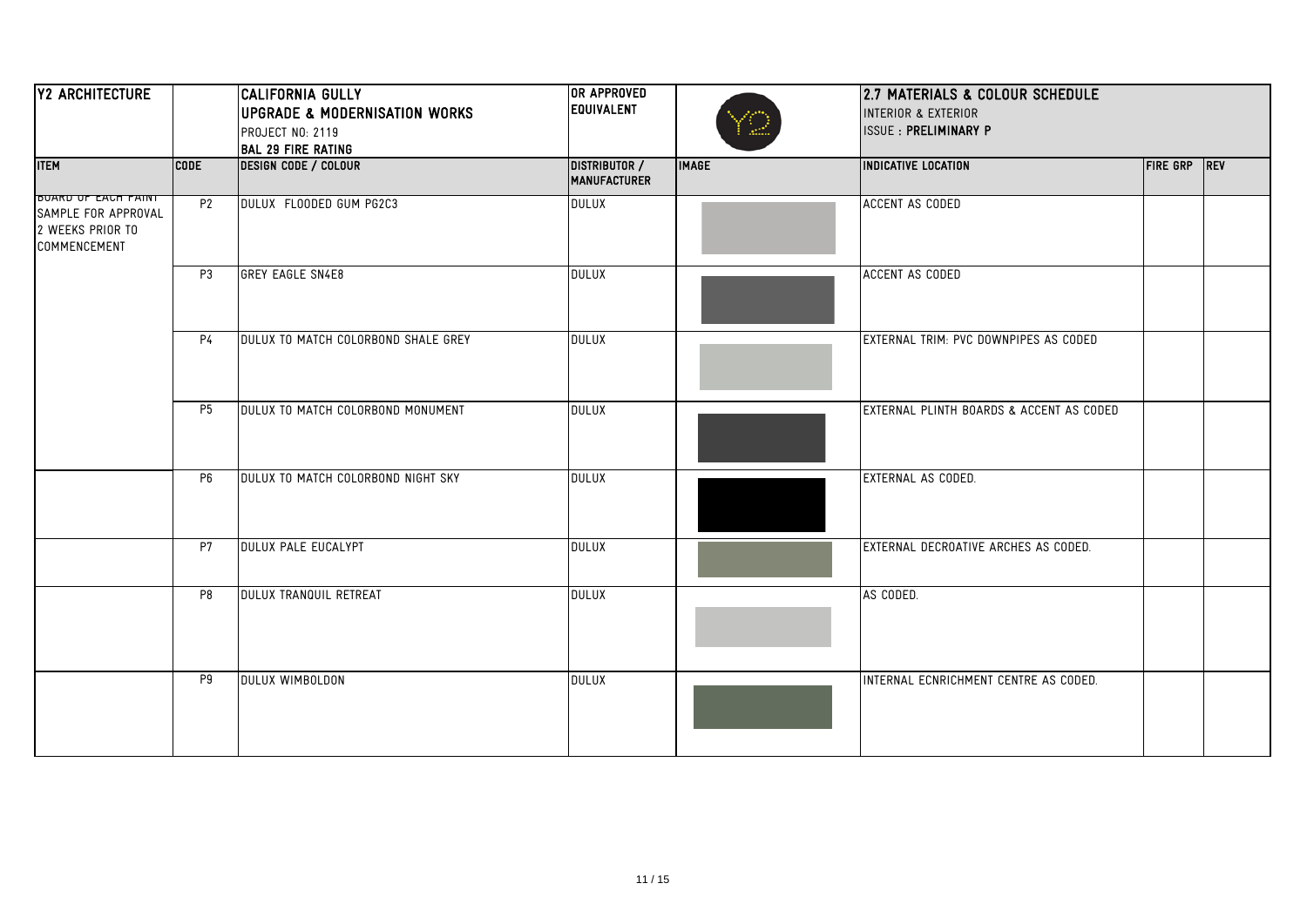| Y2 ARCHITECTURE      |                 | <b>CALIFORNIA GULLY</b><br>UPGRADE & MODERNISATION WORKS<br>PROJECT NO: 2119<br><b>BAL 29 FIRE RATING</b>                                                                                                         | <b>OR APPROVED</b><br>2.7 MATERIALS & COLOUR SCHEDULE<br><b>EQUIVALENT</b><br><b>INTERIOR &amp; EXTERIOR</b><br><b>ISSUE: PRELIMINARY P</b> |              |                                                                                                         |                 |     |
|----------------------|-----------------|-------------------------------------------------------------------------------------------------------------------------------------------------------------------------------------------------------------------|---------------------------------------------------------------------------------------------------------------------------------------------|--------------|---------------------------------------------------------------------------------------------------------|-----------------|-----|
| <b>ITEM</b>          | <b>CODE</b>     | <b>DESIGN CODE / COLOUR</b>                                                                                                                                                                                       | DISTRIBUTOR /<br>MANUFACTURER                                                                                                               | <b>IMAGE</b> | <b>INDICATIVE LOCATION</b>                                                                              | <b>FIRE GRP</b> | REV |
|                      | <b>P10</b>      | DULUX WILLOW LEAF                                                                                                                                                                                                 | <b>DULUX</b>                                                                                                                                |              | AS CODED.                                                                                               |                 |     |
|                      | GALV            | HOT DIP GALVANISING<br>REFER TO STRUCTURAL ENGINEERS DOCUMENTS                                                                                                                                                    |                                                                                                                                             |              | ALL EXTERNAL STEEL BALUSTRADES & STRUCTURAL<br>ISTEEL & STAIRS                                          |                 |     |
| <b>OPERABLE WALL</b> |                 | OP-WALL OPERABLE WALL<br><b>FRAMES: PC3</b><br>TRACK: WHITE<br>PANEL FACE: PIN1                                                                                                                                   |                                                                                                                                             |              |                                                                                                         |                 |     |
| <b>POWDERCOATS</b>   | PC <sub>1</sub> | DULUX DURATEC ZEUS<br>STOCK PRODUCT<br>COLOUR: NIGHT SKY 27219268M<br>APPLIED BY A REGISTERED ALUMINIUM APPLICATOR<br>OFFERING A 25 YEAR DURABILITY WARRANTY<br>OFFERING A 15 YEAR COLOUR RETENTION WARRANTY      | <b>DULUX</b>                                                                                                                                |              | EXTERNAL DOOR/WINDOW FRAMING AS CODED.                                                                  |                 |     |
|                      | PC <sub>2</sub> | DULUX DURATEC ZEUS<br>STOCK PRODUCT<br>COLOUR: SURF MIST 90E1330Z<br>APPLIED BY A REGISTERED ALUMINIUM APPLICATOR<br>OFFERING A 25 YEAR DURABILITY WARRANTY<br>OFFERING A 15 YEAR COLOUR RETENTION WARRANTY       | <b>DULUX</b>                                                                                                                                |              | EXTERNAL DOOR/WINDOW FRAMING AS CODED.                                                                  |                 |     |
|                      | PC3             | DULUX DURALLOY RANGE<br>STOCK PRODUCT<br>COLOUR: SURFMIST MATT 2722266M<br>APPLIED BY A REGISTERED ALUMINIUM APPLICATOR<br>OFFERING A 10 YEAR DURABILITY WARRANTY<br>OFFERING A 10 YEAR COLOUR RETENTION WARRANTY | <b>DULUX</b>                                                                                                                                |              | INTERNAL ALUMINIUM DOOR/WINDOW FRAMES<br><b>GENERALLY, UNLESS OTHERWISE CODED</b><br>SKIRTINGS AS CODED |                 |     |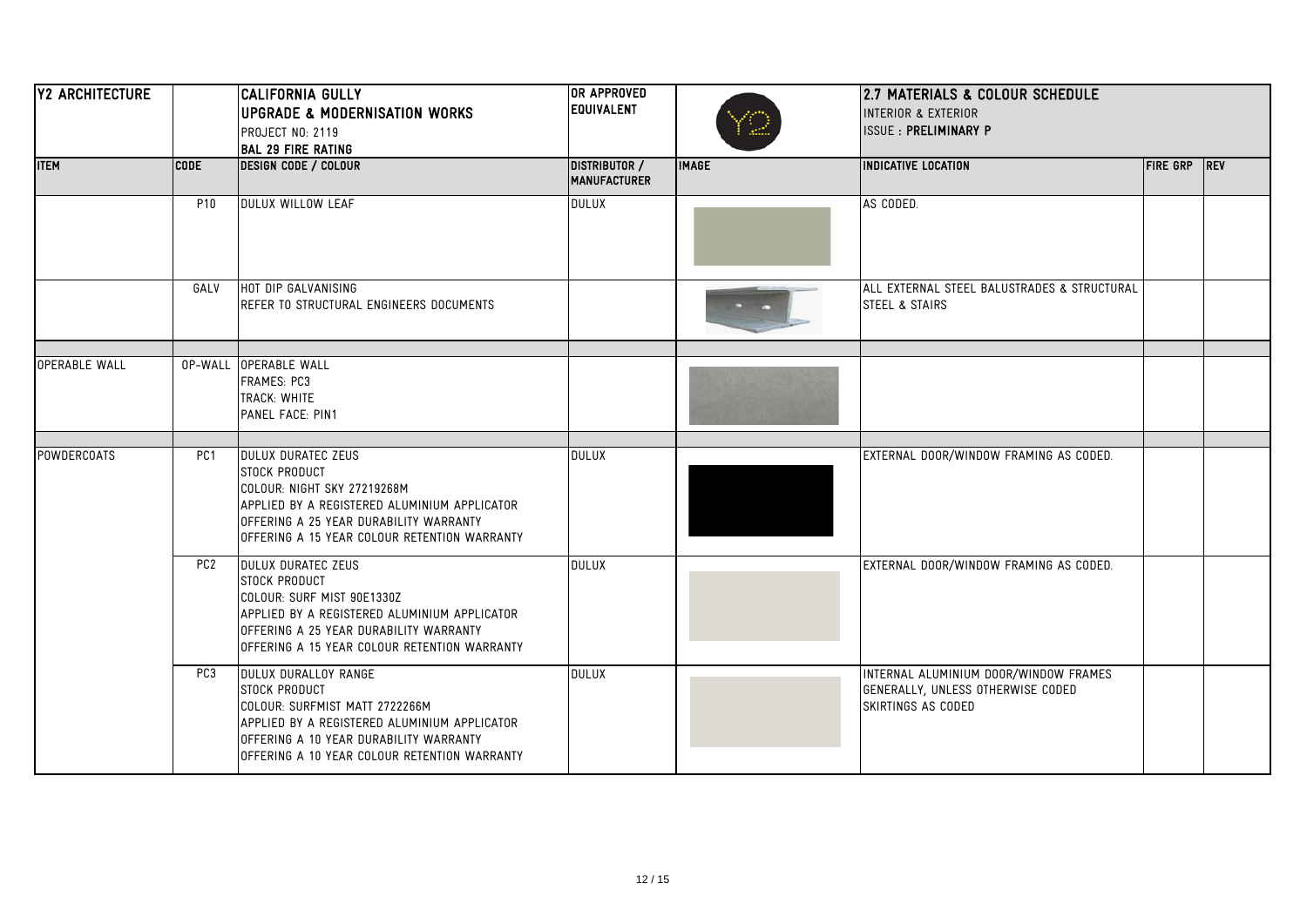| <b>Y2 ARCHITECTURE</b> |                  | CALIFORNIA GULLY<br><b>UPGRADE &amp; MODERNISATION WORKS</b><br>PROJECT NO: 2119<br><b>BAL 29 FIRE RATING</b>                                                                                                                                         | OR APPROVED<br><b>EQUIVALENT</b>     |              | 2.7 MATERIALS & COLOUR SCHEDULE<br><b>INTERIOR &amp; EXTERIOR</b><br><b>ISSUE: PRELIMINARY P</b> |              |  |
|------------------------|------------------|-------------------------------------------------------------------------------------------------------------------------------------------------------------------------------------------------------------------------------------------------------|--------------------------------------|--------------|--------------------------------------------------------------------------------------------------|--------------|--|
| <b>ITEM</b>            | <b>CODE</b>      | <b>DESIGN CODE / COLOUR</b>                                                                                                                                                                                                                           | DISTRIBUTOR /<br><b>MANUFACTURER</b> | <b>IMAGE</b> | <b>INDICATIVE LOCATION</b>                                                                       | FIRE GRP REV |  |
|                        | PC4              | DULUX PRECIOUS PEARLESCENT RANGE<br><b>STOCK PRODUCT</b><br>COLOUR: PLATERPUSS KINETIC PEARL SATIN 9717214K<br>APPLIED BY A REGISTERED ALUMINIUM APPLICATOR<br>OFFERING A 10 YEAR DURABILITY WARRANTY<br>OFFERING A 10 YEAR COLOUR RETENTION WARRANTY | <b>DULUX</b>                         |              | INTERNAL ALUMINIUM DOOR/WINDOW FRAMES<br>GENERALLY, UNLESS OTHERWISE CODED<br>SKIRTINGS AS CODED |              |  |
| <b>PINBOARD</b>        | PIN <sub>1</sub> | Product name Cube™<br>Composition 100% polyester fibre<br>Colour: Gherkin<br>Panel dimensions 1220 mm x 2440 mm<br>Tolerance $(+ 5$ mm) x $(+ 10$ mm)<br>Thickness 12 mm 24 mm<br>Tolerance (+/- 6%) (+/- 6%                                          | <b>AUTEX</b>                         |              | ENRICHMENT CENTRE AS CODED.                                                                      |              |  |
|                        | PIN2             | Product name Composition™<br>Composition 100% polyester fibre<br>Colour: Jade<br>Roll dimensions 1220 mm x 2500 mm<br>Tolerance $(+ 5$ mm) $x (+ 10$ mm)<br>Thickness 10-12 mm                                                                        | <b>AUTEX</b>                         |              | AS CODED.                                                                                        |              |  |
|                        | PIN <sub>3</sub> | Product name Composition™<br>Composition 100% polyester fibre<br>Colour: Avocado<br>Roll dimensions 1220 mm x 2500 mm<br>Tolerance $(+ 5$ mm) x $(+ 10$ mm)<br>Thickness 10-12 mm                                                                     | <b>AUTEX</b>                         |              | AS CODED.                                                                                        |              |  |
|                        | PIN4             | Product name Composition™<br>Composition 100% polyester fibre<br>Colour: Koala<br>Roll dimensions 1220 mm x 2500 mm<br>Tolerance $(+ 5$ mm) x $(+ 10$ mm)<br>Thickness 10-12 mm                                                                       | <b>AUTEX</b>                         |              | AS CODED.                                                                                        |              |  |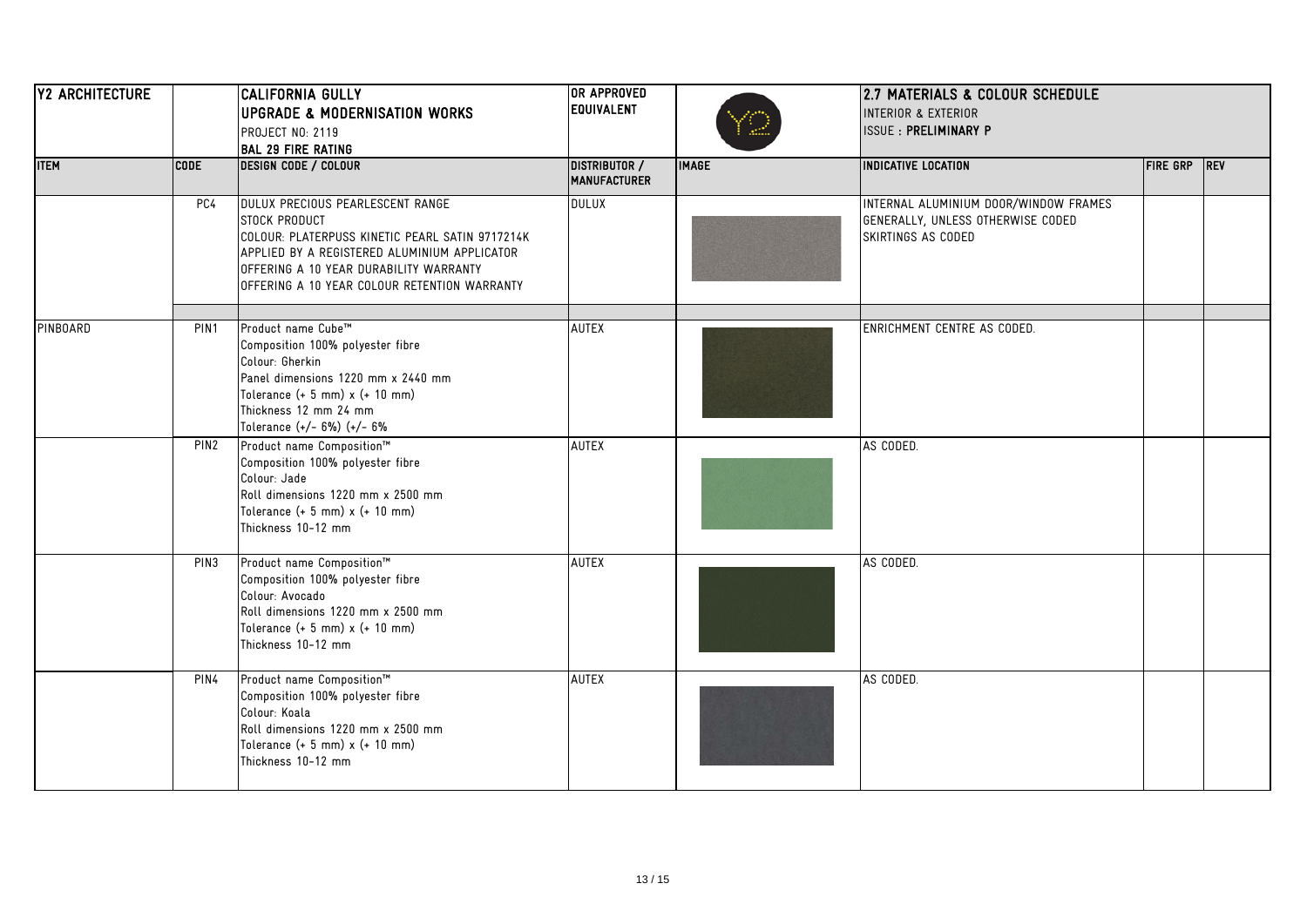| <b>Y2 ARCHITECTURE</b> |                  | CALIFORNIA GULLY<br>UPGRADE & MODERNISATION WORKS<br>PROJECT NO: 2119<br><b>BAL 29 FIRE RATING</b>                                                                           | OR APPROVED<br><b>EQUIVALENT</b> | n.           | 2.7 MATERIALS & COLOUR SCHEDULE<br><b>INTERIOR &amp; EXTERIOR</b><br><b>ISSUE: PRELIMINARY P</b> |                                   |     |
|------------------------|------------------|------------------------------------------------------------------------------------------------------------------------------------------------------------------------------|----------------------------------|--------------|--------------------------------------------------------------------------------------------------|-----------------------------------|-----|
| <b>ITEM</b>            | <b>CODE</b>      | DESIGN CODE / COLOUR                                                                                                                                                         | DISTRIBUTOR /<br>MANUFACTURER    | <b>IMAGE</b> | INDICATIVE LOCATION                                                                              | <b>FIRE GRP</b>                   | REV |
|                        | PIN <sub>5</sub> | Product name Composition™<br>Composition 100% polyester fibre<br>Colour: Silver<br>Roll dimensions 1220 mm x 2500 mm<br>Tolerance (+ 5 mm) x (+ 10 mm)<br>Thickness 10-12 mm | <b>AUTEX</b>                     |              | AS CODED.                                                                                        |                                   |     |
|                        |                  |                                                                                                                                                                              |                                  |              |                                                                                                  |                                   |     |
| <b>PLASTERBOARD</b>    | PB               | 13MM STANDARD FLUSH PLASTERBOARD                                                                                                                                             | <b>CSR</b>                       |              | <b>WALLS AT HIGH LEVEL</b><br><b>CEILINGS AS CODED</b>                                           |                                   |     |
|                        | PBI              | 13MM IMPACTCHEK PLASTERBOARD                                                                                                                                                 | <b>CSR</b>                       |              | WALLS UP TO 2.4M HIGH GENERALLY                                                                  |                                   |     |
|                        | PBW              | WATER RESISTANT PLASTERBOARD<br>13MM AQUACHEK PLASTERBOARD                                                                                                                   | <b>CSR</b>                       |              | WET AREA WALL & CEILING LININGS AS CODED                                                         |                                   |     |
| RESILIENT FLOORING     | RF1              | POLYSAFE VERONA PUR ORIGINAL                                                                                                                                                 | <b>POLYFLOR</b>                  |              | AS CODED: REFER TO FLOOR FINISHES PLAN                                                           | SLIP:                             |     |
|                        |                  | COLOUR: DOLPHIN GREY<br>CODE: 5203<br>THICKNESS: 2MM<br>ROLL DIMENSIONS: 2M X 20M<br>SLIP RATING: P3/R10                                                                     |                                  |              |                                                                                                  | P3/R10                            |     |
|                        | RF <sub>2</sub>  | POLYSAFE QUATTRO<br>COLOUR: SLATE HAZE<br>CODE: 5773<br>THICKNESS: 2MM<br>ROLL DIMENSIONS: 2M X 20M<br>SLIP RATING: P4/R11/CLASS B                                           | POLYFLOR                         |              | AS CODED - REFER TO FLOOR FINISHES PLAN<br>SHOWER BASE                                           | SLIP:<br>P4/R11<br><b>CLASS B</b> |     |